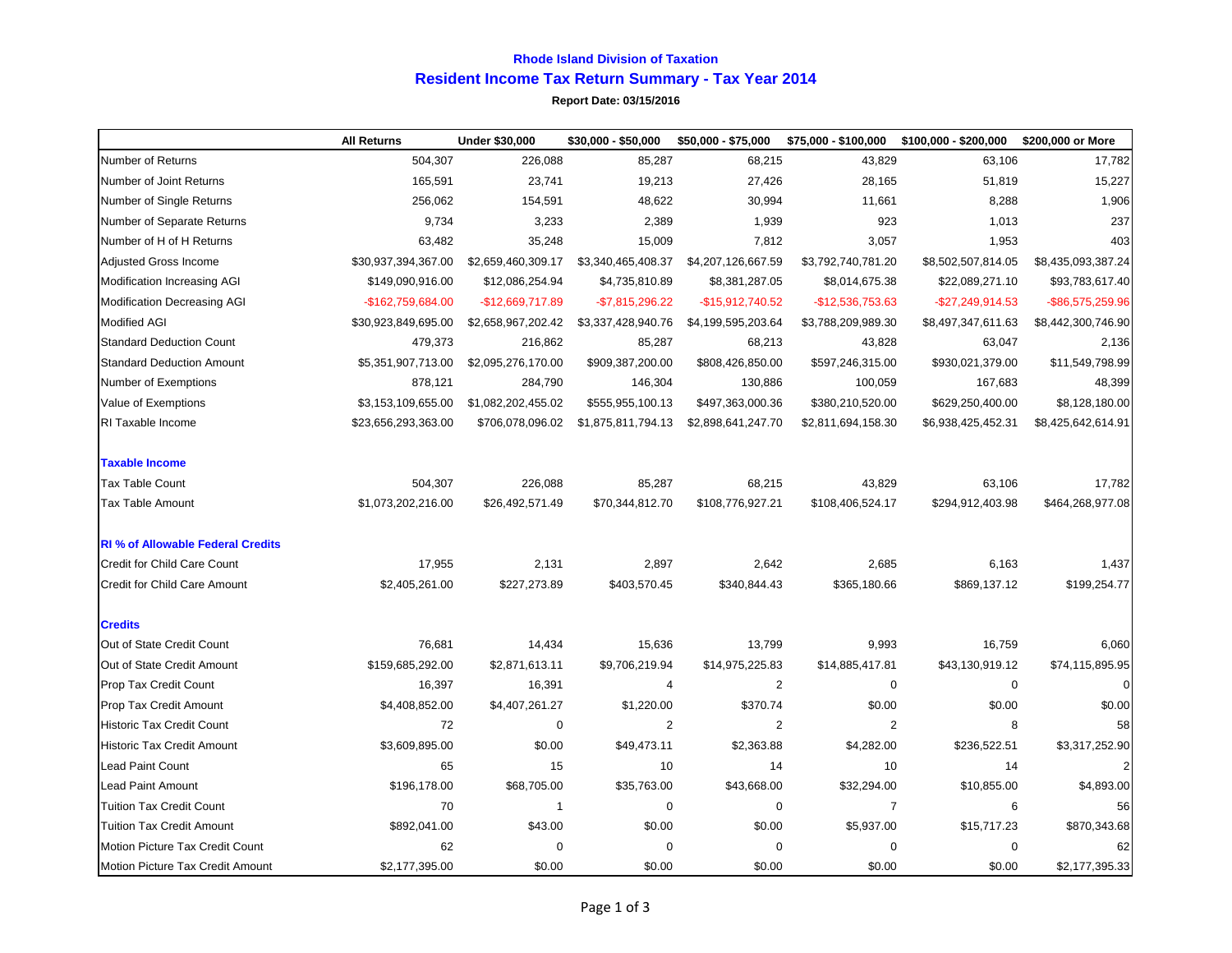## **Rhode Island Division of Taxation Resident Income Tax Return Summary - Tax Year 2014**

**Report Date: 03/15/2016**

|                                      | <b>All Returns</b> | <b>Under \$30,000</b> | \$30,000 - \$50,000 | \$50,000 - \$75,000 | \$75,000 - \$100,000 | \$100.000 - \$200.000 | \$200,000 or More |
|--------------------------------------|--------------------|-----------------------|---------------------|---------------------|----------------------|-----------------------|-------------------|
| <b>Earned Income Credit</b>          |                    |                       |                     |                     |                      |                       |                   |
| <b>Earned Income Credit Count</b>    | 81,003             | 66,374                | 14,480              | 148                 | $\mathbf 0$          | 0                     |                   |
| <b>Earned Income Credit Amount</b>   | \$10,153,435.00    | \$7,306,909.80        | \$2,837,573.36      | \$8,952.28          | \$0.00               | \$0.00                | \$0.04            |
| Refundable EIC Count                 | 70,782             | 63,214                | 7,546               | 22                  | $\mathbf 0$          | $\mathbf 0$           | $\Omega$          |
| Refundable EIC Amount                | \$6,273,033.00     | \$5,808,240.45        | \$464,494.26        | \$299.40            | \$0.00               | \$0.00                | \$0.00            |
| <b>Checkoff Contributions</b>        |                    |                       |                     |                     |                      |                       |                   |
| Drug Program Count                   | 981                | 299                   | 174                 | 157                 | 108                  | 201                   | 42                |
| Drug Program Amount                  | \$4,843.00         | \$1,065.04            | \$551.01            | \$637.03            | \$575.00             | \$1,179.01            | \$836.01          |
| <b>Olympic Contribution Count</b>    | 805                | 175                   | 147                 | 147                 | 97                   | 184                   | 55                |
| <b>Olympic Contribution Amount</b>   | \$1,132.00         | \$200.00              | \$174.00            | \$194.00            | \$145.00             | \$317.00              | \$102.00          |
| RI Organ Transplant Count            | 1,473              | 431                   | 245                 | 250                 | 172                  | 310                   | 65                |
| RI Organ Transplant Amount           | \$8,122.00         | \$1,702.06            | \$851.01            | \$1,071.03          | \$973.00             | \$2,004.00            | \$1,521.00        |
| <b>RI Council on the Arts Count</b>  | 1,368              | 384                   | 242                 | 227                 | 176                  | 281                   | 58                |
| <b>RI Council on the Arts Amount</b> | \$9,619.00         | \$1,905.02            | \$907.02            | \$1,084.85          | \$1,048.00           | \$2,462.00            | \$2,212.00        |
| Nongame Wildlife Fund Count          | 1,411              | 401                   | 260                 | 238                 | 164                  | 292                   | 56                |
| Nongame Wildlife Fund Amount         | \$9,268.00         | \$1,860.06            | \$1,036.73          | \$1.185.07          | \$964.00             | \$3,138.01            | \$1,084.01        |
| Child Disease Victims Fund Count     | 1,733              | 578                   | 285                 | 280                 | 206                  | 322                   | 62                |
| Child Disease Victims Fund Amount    | \$10,564.00        | \$2,751.03            | \$1,332.01          | \$1,413.02          | \$1,229.00           | \$2,238.00            | \$1,601.01        |
| <b>Military Family Relief Count</b>  | 2,413              | 704                   | 396                 | 407                 | 311                  | 508                   | 87                |
| <b>Military Family Relief Amount</b> | \$24,078.00        | \$4,904.13            | \$2,430.01          | \$3,468.22          | \$3,286.09           | \$6,772.11            | \$3,218.01        |
| <b>Payments</b>                      |                    |                       |                     |                     |                      |                       |                   |
| Sales and Use Tax Count              | 16,109             | 3,823                 | 2,228               | 2,693               | 2,061                | 3,676                 | 1,628             |
| Sales and Use Tax Amount             | \$1,166,000.00     | \$66,449.59           | \$74,453.29         | \$130,942.08        | \$130,158.75         | \$339,643.37          | \$424,353.46      |
| Withholding Count                    | 403,111            | 162,828               | 71,389              | 58,335              | 38,671               | 56,835                | 15,053            |
| <b>Withholding Amount</b>            | \$816,044,825.00   | \$76,916,659.46       | \$90,023,313.74     | \$113,181,849.67    | \$103,905,241.33     | \$240,628,817.62      | \$191,388,943.27  |
| <b>Estimated Pay Count</b>           | 34,567             | 4,223                 | 4,174               | 5,453               | 4,649                | 9,042                 | 7,026             |
| <b>Estimated Pay Amount</b>          | \$181,531,045.00   | \$3,158,958.91        | \$3,647,937.77      | \$7,047,536.15      | \$8,072,661.32       | \$26,720,726.57       | \$132,883,223.63  |
| <b>Other Payments Count</b>          | 22,569             | 2,992                 | 2,862               | 3,241               | 2,654                | 5,630                 | 5,190             |
| <b>Other Payments Amount</b>         | \$76,566,944.00    | \$808,757.44          | \$1,339,892.59      | \$2,103,529.96      | \$2,348,664.39       | \$8,871,402.76        | \$61,094,697.01   |
| <b>Balance Due Count</b>             | 62,629             | 10,711                | 9,450               | 10,741              | 8,077                | 14,778                | 8,872             |
| <b>Balance Due Amount</b>            | \$71,689,765.00    | \$1,909,991.82        | \$3,310,944.74      | \$4,990,649.80      | \$4,896,811.94       | \$14,540,941.46       | \$42,040,425.19   |
| <b>Refunds Count</b>                 | 380,726            | 180,889               | 68,963              | 51,357              | 32,293               | 42,605                | 4,619             |
| Refunds Amount                       | \$218,351,957.00   | \$68,186,543.82       | \$40,261,502.80     | \$32,743,694.86     | \$24,876,249.70      | \$35,464,161.35       | \$16,819,803.83   |
| Credit CarryForward Count            | 12,992             | 2,056                 | 1,448               | 1,798               | 1,557                | 3,229                 | 2,904             |
| <b>Credit CarryForward Amount</b>    | \$33,474,430.00    | \$1,322,138.88        | \$653,066.93        | \$999,041.14        | \$1,128,197.52       | \$3,953,472.95        | \$25,418,511.70   |